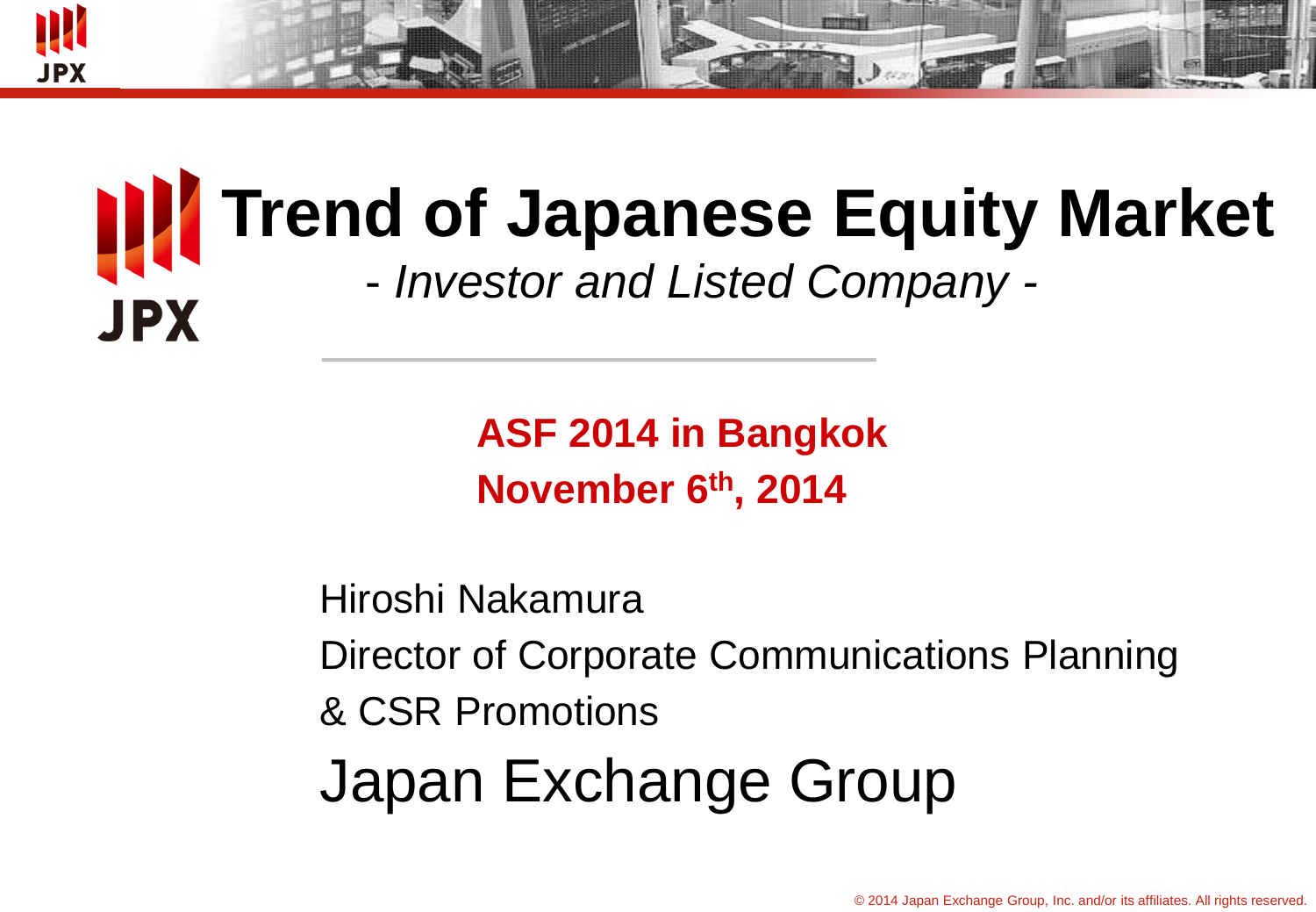

### **Cash Equity**

A strong upward trend in both stock prices and trading values in 2013

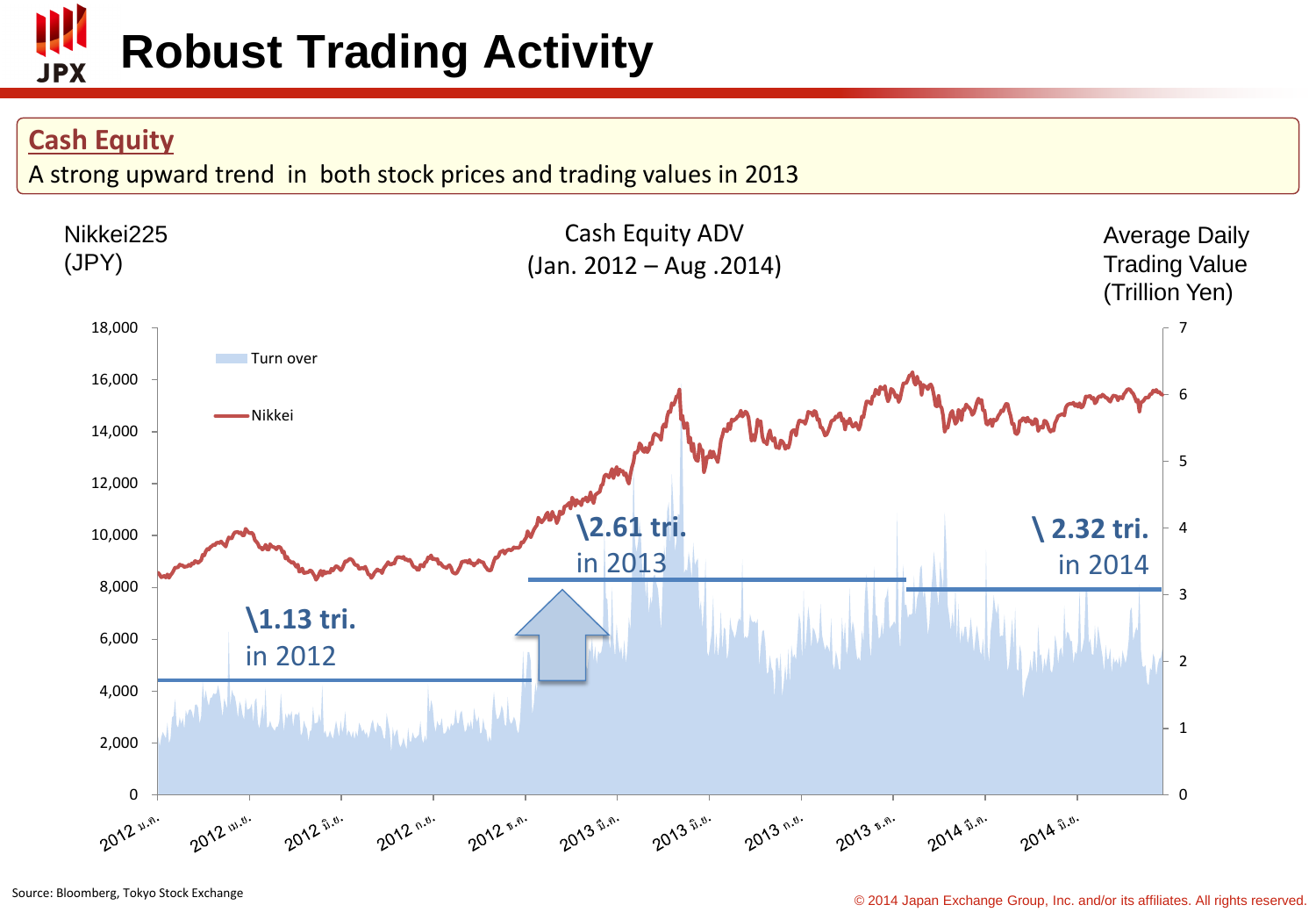### Share on Trading Flow by Investor Category (TSE 1<sup>st</sup> Section) **JPX**





© 2014 Japan Exchange Group, Inc. and/or its affiliates. All rights reserved.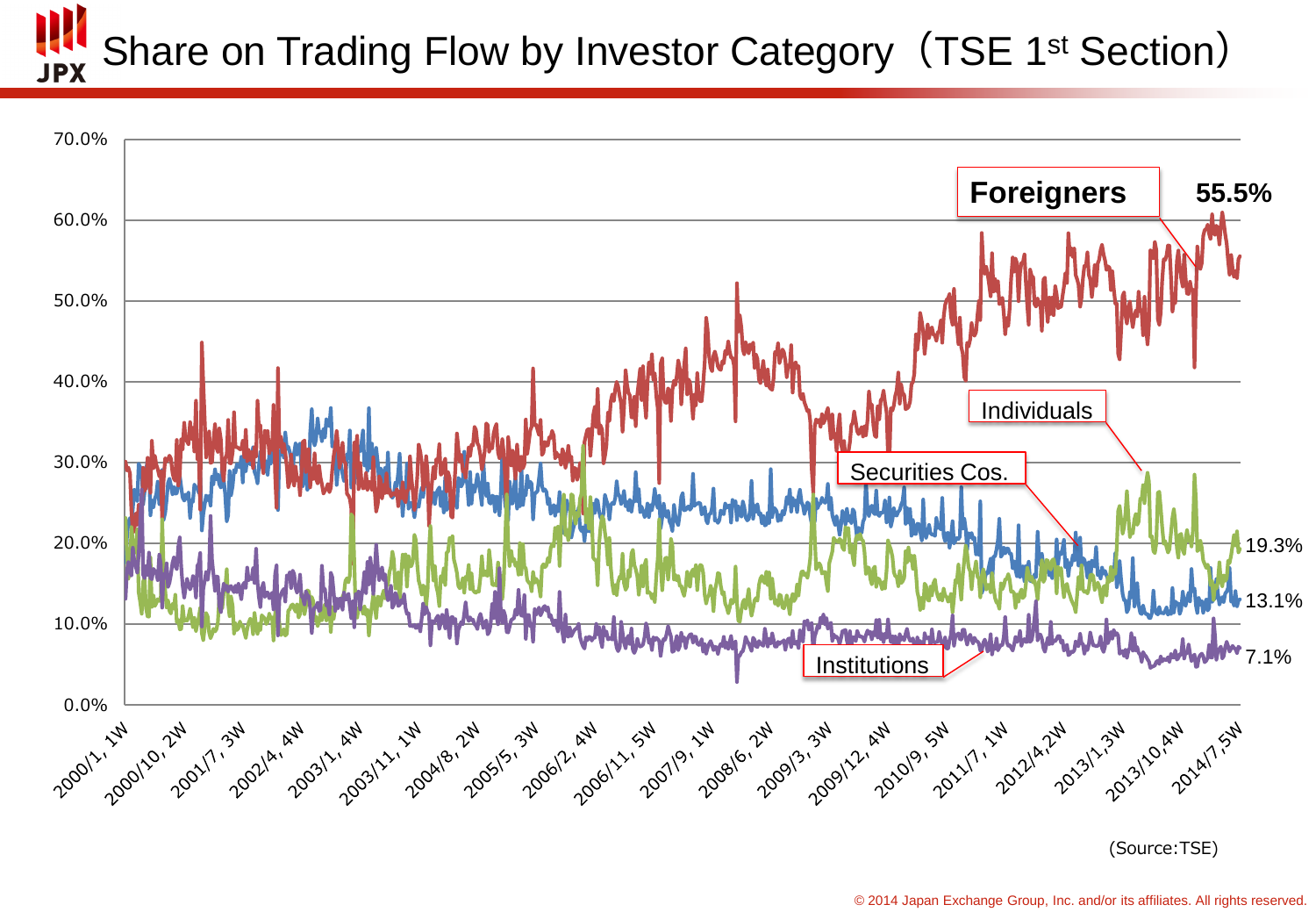

- **1. Corporate Value Improvement Award**
- **2. Outside and Independent Director**
- **3. Japan's Stewardship Code**
- **4. Launch of JPX-Nikkei Index 400**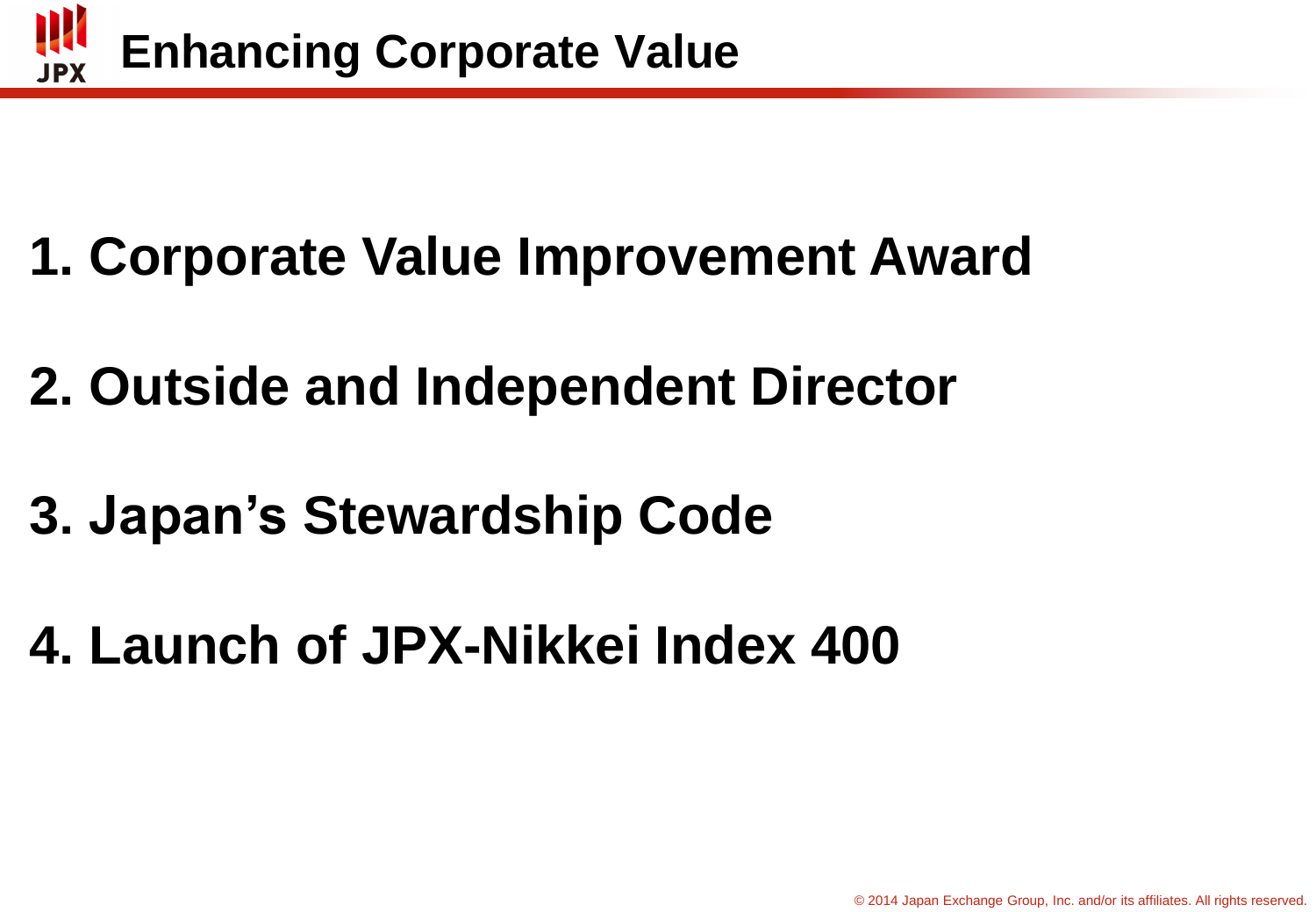

## **Enhancing Corporate Value**

### **- Corporate Value Improvement Award**

 Under the **Corporate Value Improvement Award** initiative, TSE awards companies with high corporate value and management practices that aim to improve corporate value considering cost of capital and other investor concerns.



### **Past Awarded Companies**

|                    | 2014                                                                                      | 2013                                                                                   | 2012                                                                                 |
|--------------------|-------------------------------------------------------------------------------------------|----------------------------------------------------------------------------------------|--------------------------------------------------------------------------------------|
| <b>Grand Prize</b> | To be announced                                                                           | <b>Marubeni Corporation</b>                                                            | <b>United Arrows</b>                                                                 |
| <b>Finalists</b>   | TOTO LTD.<br><b>OMRON Corporation</b><br><b>Pigeon Corporation</b><br>Tokyo Gas Co., Ltd. | Kirin Holdings<br>Anritsu<br><b>Bandai Namco Holdings</b><br><b>Itochu Corporation</b> | Eisai<br><b>HOYA</b><br><b>Marubeni Corporation</b><br><b>Mitsubishi Corporation</b> |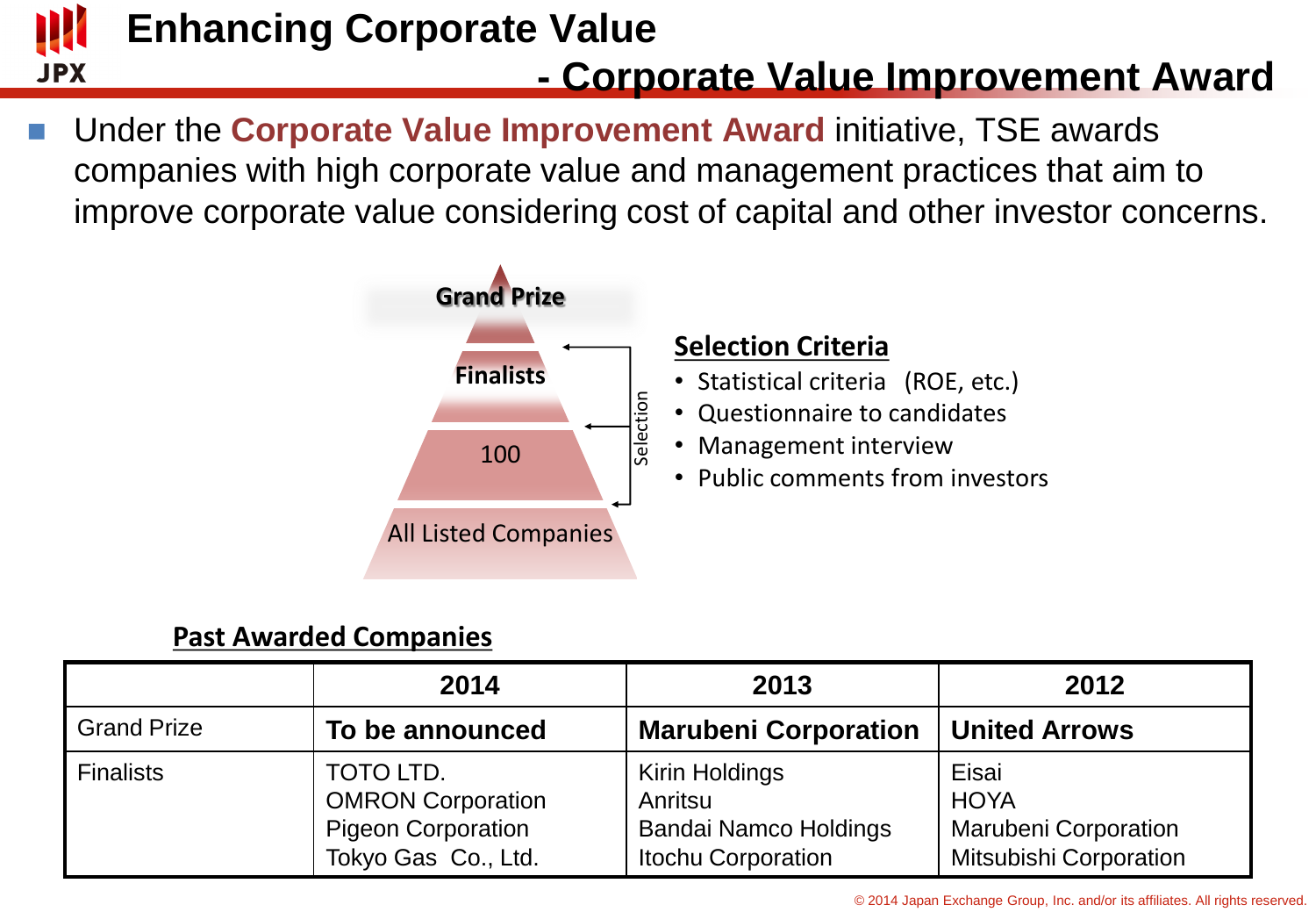**Enhancing Corporate Value - Outside and Independent Director**

### **Endeavor to Improve Corporate Governance**

**Ratio of TSE 1<sup>st</sup> Section Companies with an outside director** From 2010 to July 2014.



**Ratio of TSE 1<sup>st</sup> Section Companies with an independent director** From 2010 to July 2014.

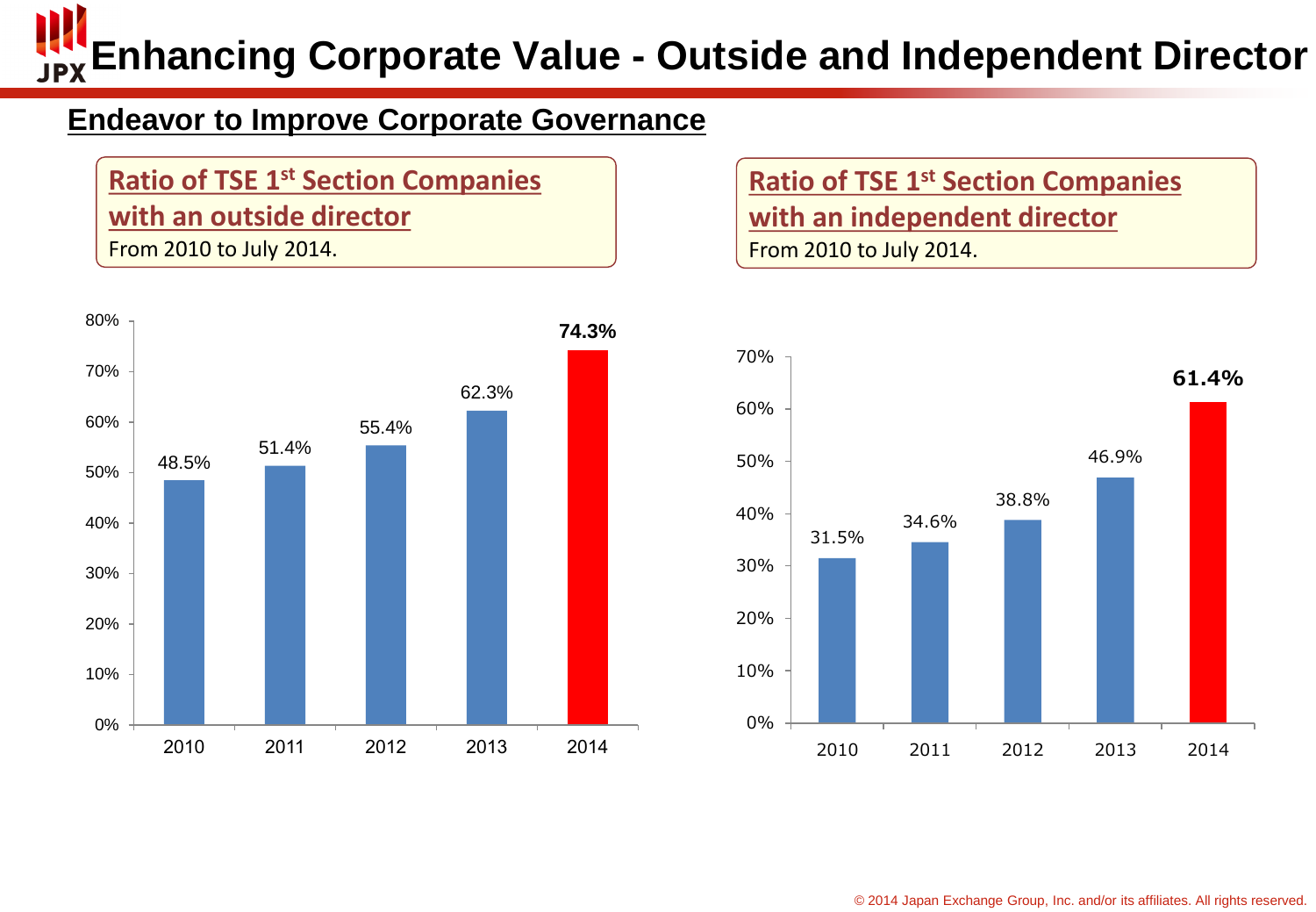#### **Enhancing Corporate Value - Japan's Stewardship Code JPX**

- The Government published Japan's Stewardship Code in February 2014.
- Institutional Investors are expected to understand the principles of the code and declare their support of the code.
- The Code aims to promote sustainable growth of investee companies through investment and dialogue.
- The code adopts **'Comply or Explain'** approach.
- More than **160 institutional investors** have signed up the code so far.

### **The Principles of the Stewardship Code**

### **Institutional Investors should:**

| <b>Disclosure</b>                          | disclose a policy on how to<br>fulfill their stewardship<br>responsibilities, manage | <b>Reporting to</b><br><b>Beneficiaries</b> | make periodic reports on the<br>stewardship responsibilities<br>and voting policies. |  |
|--------------------------------------------|--------------------------------------------------------------------------------------|---------------------------------------------|--------------------------------------------------------------------------------------|--|
|                                            | conflicts of interest, and<br>policy for voting.                                     |                                             | have in-depth knowledge on                                                           |  |
| <b>Dialogue</b><br>with<br><b>Investee</b> | monitor and have<br>constructive engagement<br>with investee companies.              | Skill &<br><b>Knowledge</b>                 | investees and the capability to<br>undertake appropriate<br>engagement.              |  |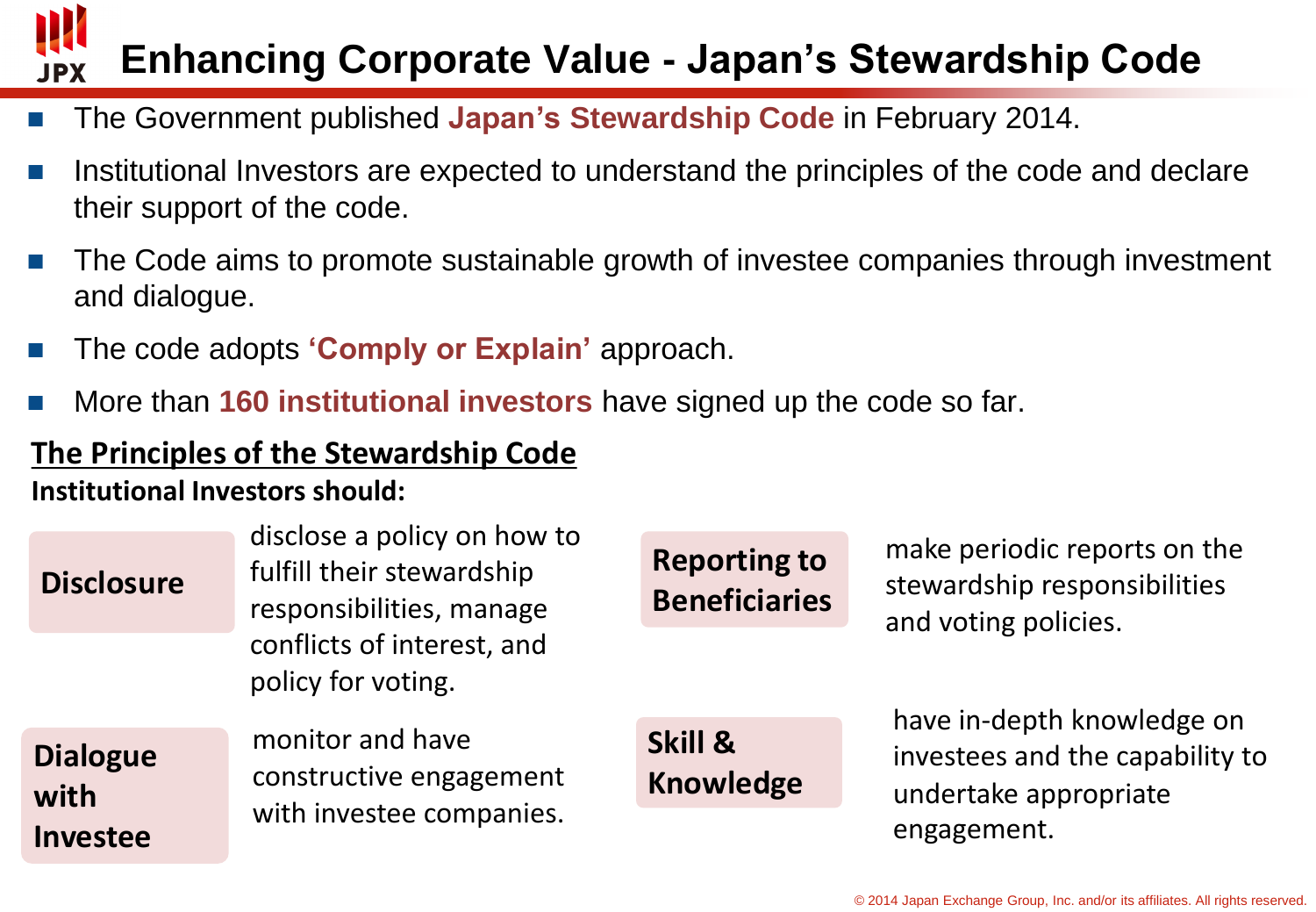# **Enhancing Corporate Value - Launch of JPX-Nikkei Index 400**

TSE launched the **JPX-Nikkei Index 400** on January 6, 2014. This index employs in its selection criteria not only size-factors such as market capitalization, but also ROE and other corporate governance factors.

- Unique Selection Criteria
- three-year average ROE
- appointment of independent directors
- adoption of IFRS
- practice English disclosure

## Aim

To motivate listed companies to raise their ROE and pursue management with investor interests in mind.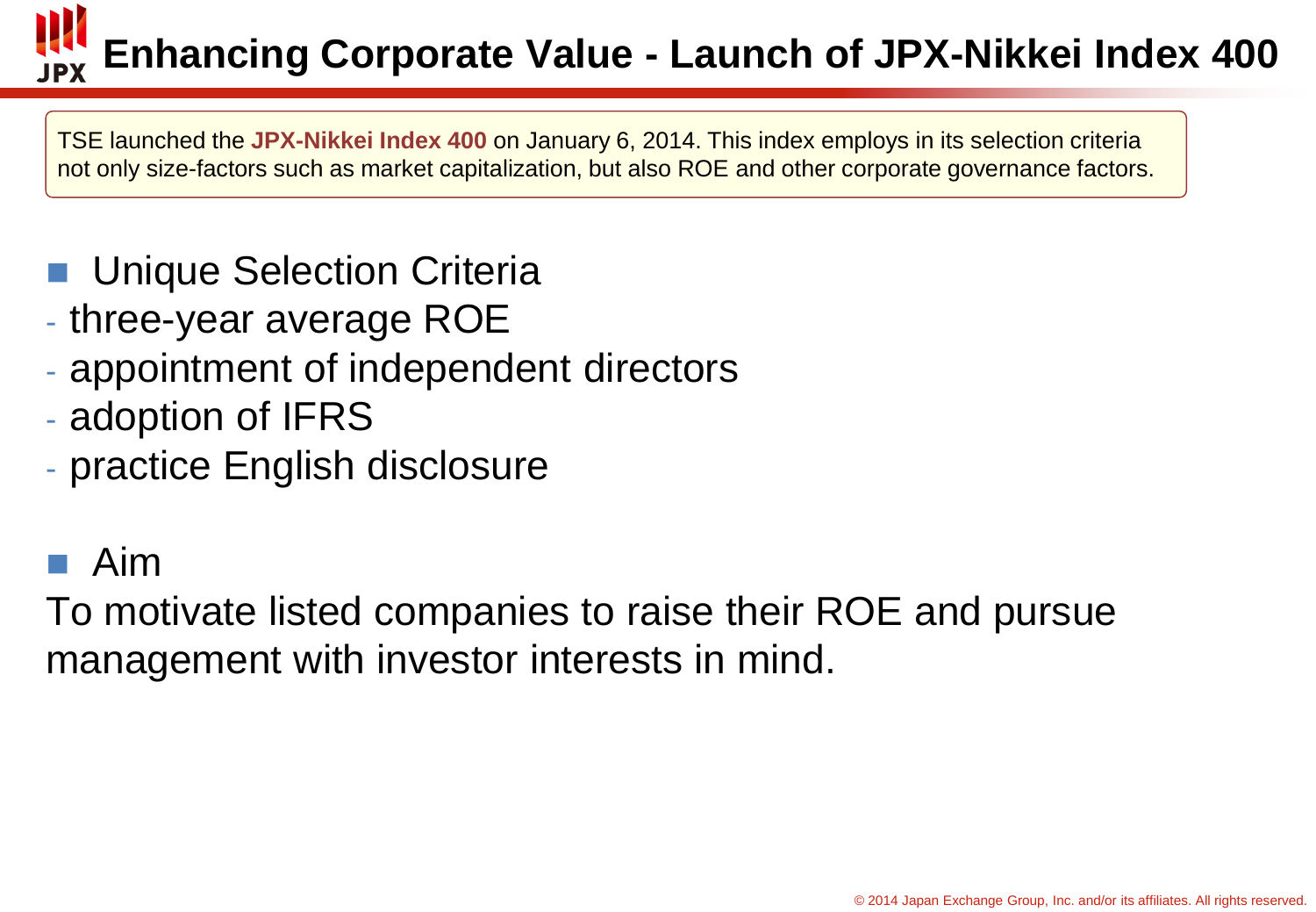# **Enhancing Corporate Value - Launch of JPX-Nikkei Index 400**

- Various products tracking the JPX-Nikkei Index 400 have been launched.
	- **4 ETFs** (AUM:JPY205 billion), **21 Mutual Funds** (AUM:JPY102 billion).
	- JPX expects Futures on the index to be available by the end of 2014.
- **The Government Pension Investment Fund (GPIF)** announced it would add JPX-Nikkei 400 Index as one of the benchmarks of its passive investment (April 2014).
- The Index 400 has contributed to promote awareness of ROE among Japanese companies.
	- A 1<sup>st</sup> Section company announced that it would return all net profit to shareholders through both dividends and share-buybacks for the next 2 years, to increase its capital efficiency.
- The first periodic replacement: 31 constituencies were replaced (August 2014).
- Data shows that JPX-Nikkei 400 constituents have better governance structure, better environment to have dialogue with foreign investors, and actively engaged in promoting corporate and social responsibility than the broader market.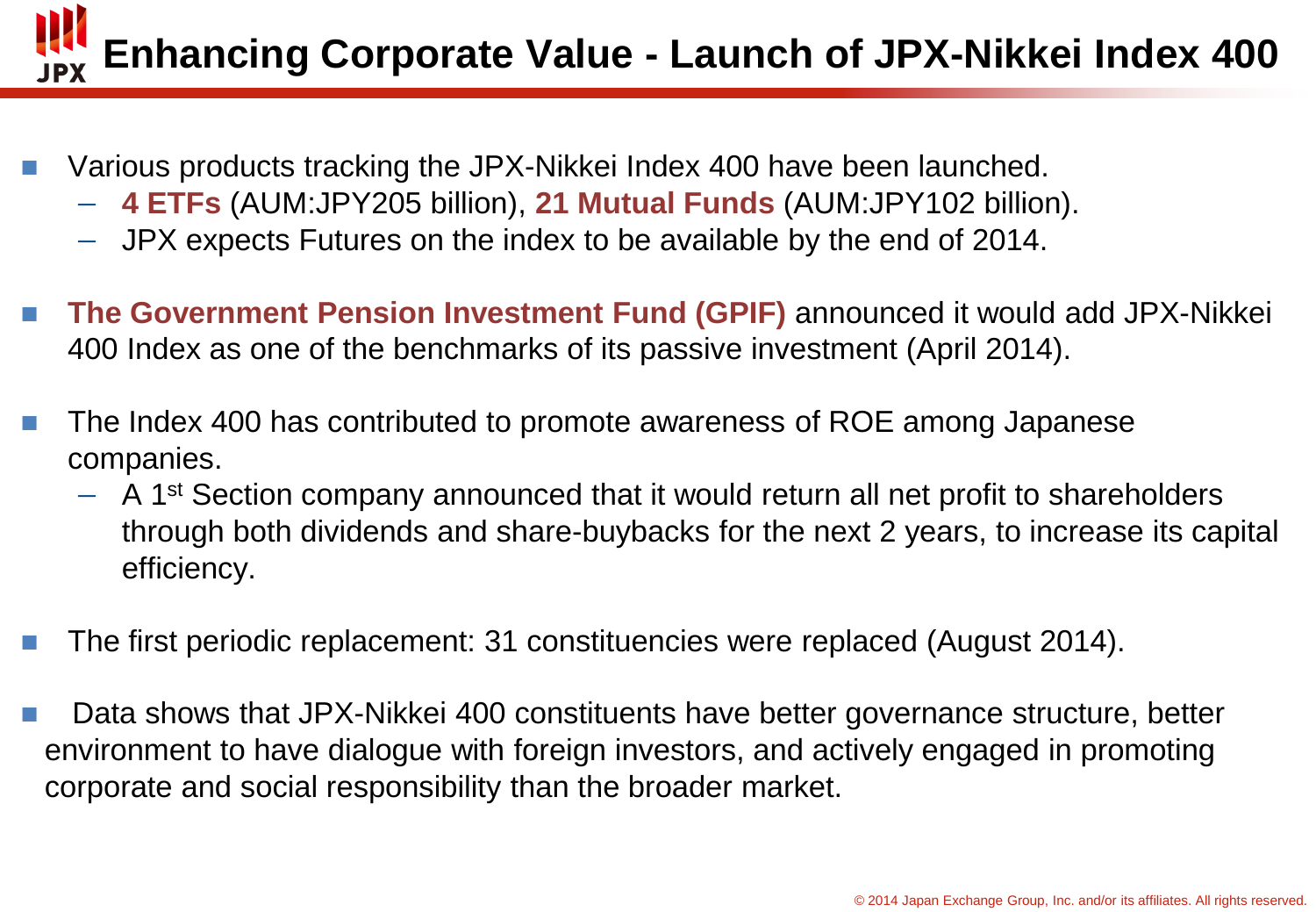# **Better Governance in JPX-Nikkei 400 Constituents**



JPX



 $\rightharpoonup$  JPX400 Market





 $\blacksquare$  JPX400  $\blacksquare$  Market

 $\checkmark$  Fairer treatment for foreign shareholders



 $\blacksquare$  JPX400  $\blacksquare$  Market

#### $\checkmark$  More socially conscious



#### $\checkmark$  More attractive shareholder structure

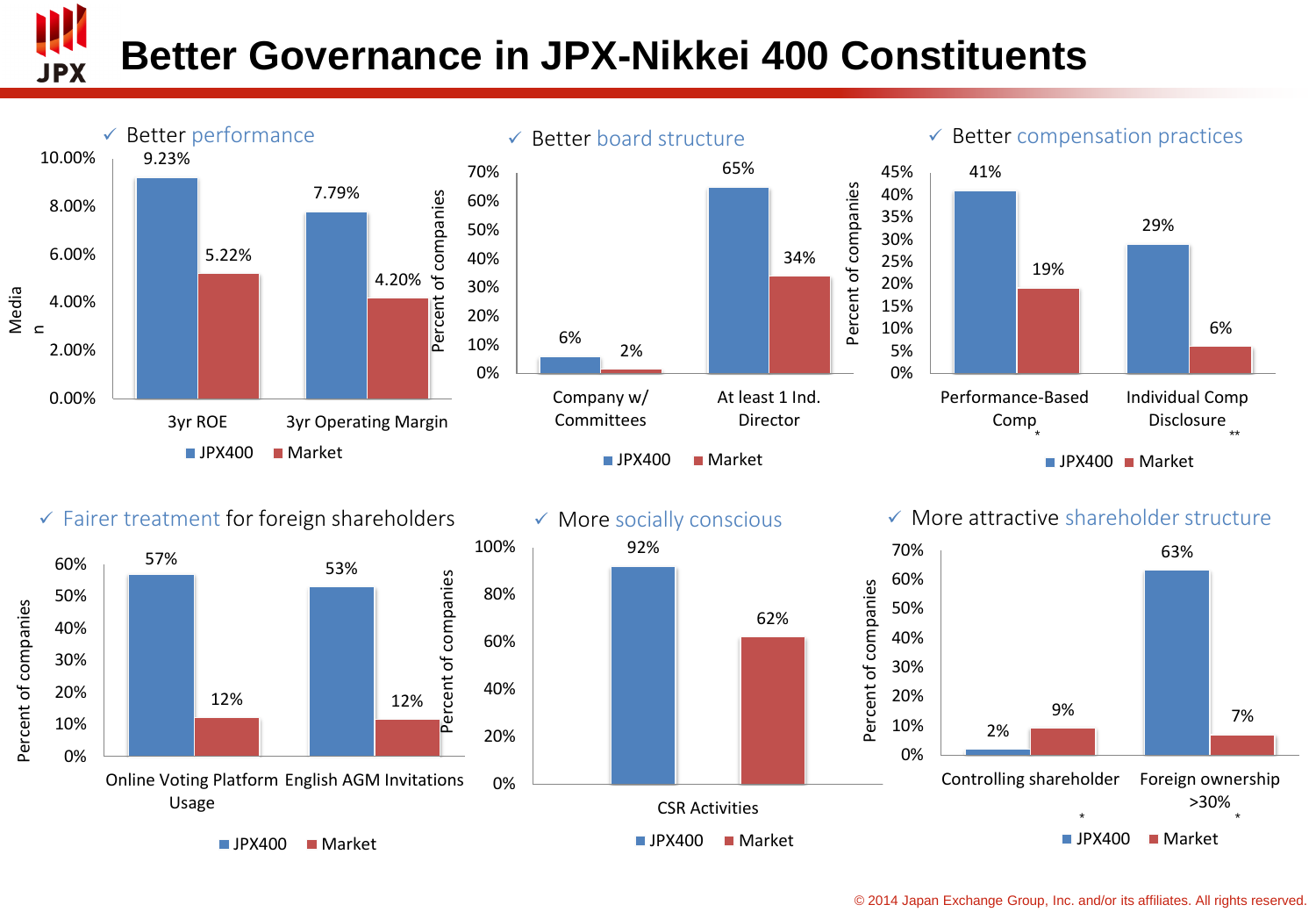### **The Next Step: Developing the Corporate Governance Code** JPX

Tokyo Stock Exchange will draft the Corporate Governance Code to encourage companies' initiatives to promote sustainable growth. The initiative is in line with supporting the government's "Japan Revitalization Strategy" (June 2014).

- The Code will outline the principles of corporate governance (the system which supports companies making timely entrepreneurial decisions with transparency and integrity and with due regards to the views of shareholders as well as customers, employees, local communities and other stakeholders)
- Based on listing requirements of TSE, listed companies are asked either to comply with the principles OR explain why they are not complied with.
- "The Council of Experts Concerning the Corporate Governance Code" was established in August 2014 jointly by the government and TSE. The council, consisted of industry professionals and academics, will publish a recommendation outlining the Code this winter. Based on the recommendation, TSE will draft and publish the Code before the next AGM season of listed companies. (May/June 2015)

### **The Corporate Governance Code**

**will mainly address topics as:**